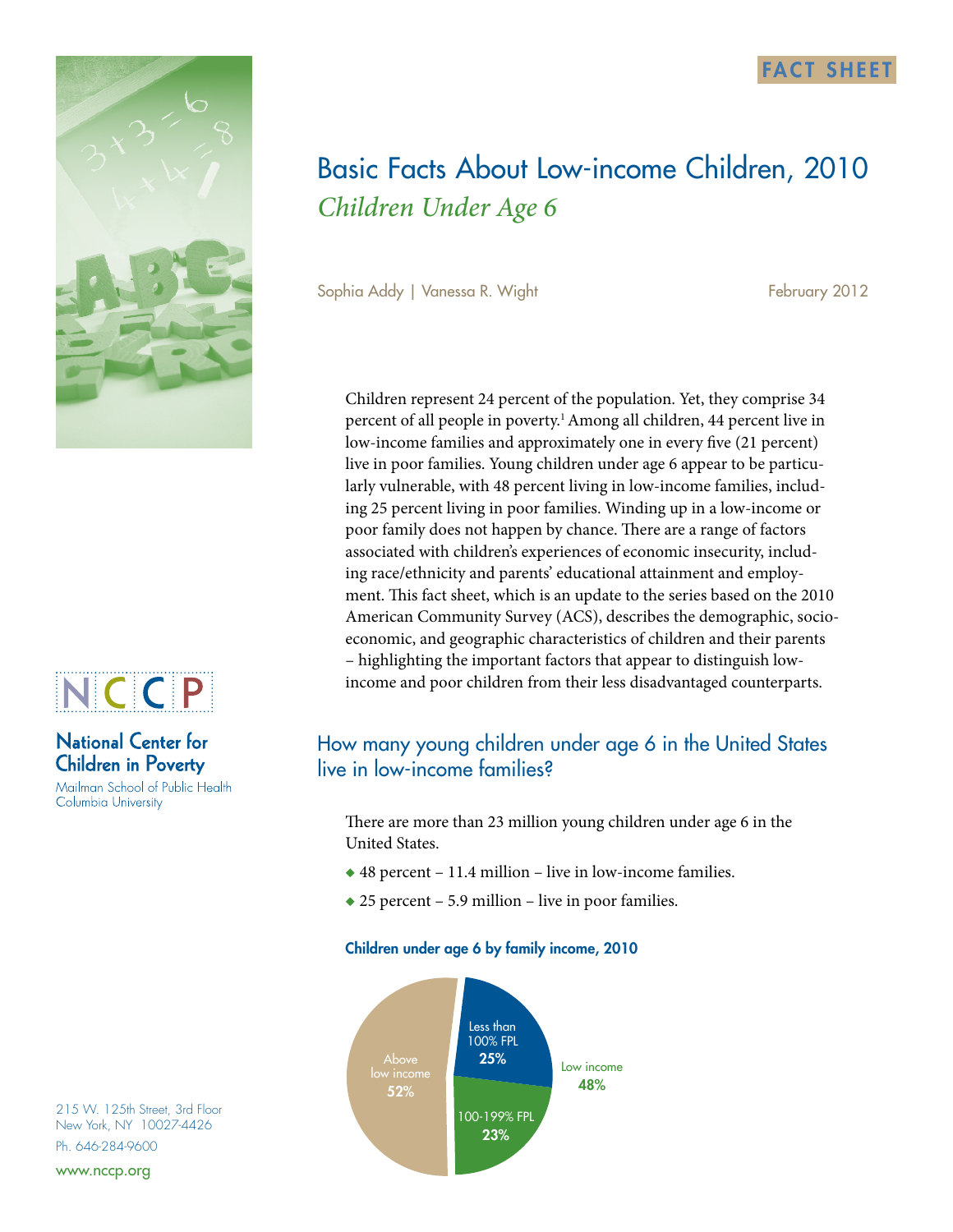# level (FPL) in 2011?<sup>2</sup>

- ◆ \$22,350 for a family of four.
- ◆ \$18,530 for a family of three.
- $*14,710$  for a family of two.

### Is a poverty-level income enough to support a family?

Research suggests that, on average, families need an income equal to about two times the federal poverty level to meet their most basic needs.<sup>3</sup> Families with incomes below this level are referred to as low income:

- ◆ \$44,700 for a family of four.
- ◆ \$37,060 for a family of three.
- $*$  \$29,420 for a family of two.

These dollar amounts approximate the average minimum income families need to make ends meet, but actual expenses vary greatly by locality. For a family of four, the cost of basic family expenses is about \$64,000 per year in Los Angeles, CA, \$57,000 in Newark, NJ, \$47,000 In Billings, MT, and \$42,000 in Jackson, MI.4 The U.S. Census Bureau recently developed a new supplemental poverty measure that reflects a more comprehensive estimate of the resources families have at their disposal and sets the thresholds at a dollar amount representative of what families need to purchase a bundle of commodities beyond just food. In addition, the new supplemental measure is sensitive to the needs of different family types as well as geographic differences in housing costs.

## Has the percentage of young children living in low-income What is the federal poverty<br>and poor families changed over time?

The percentage of young children living in low-income families (both poor and near poor) has been *on the rise* – increasing from 44 percent in 2005 to 48 percent in 2010. During this time period,

the overall number of young children under age 6 remained relatively constant while the numbers who were low-income and poor increased by 10 percent and 17 percent, respectively.

#### Percentage change of children under age 6 living in low-income and poor families, 2005–2010

|            | 2005       | 2010       | <b>Percent change</b> |
|------------|------------|------------|-----------------------|
| Low income | 10,380,932 | 11,437,904 | $10\%$                |
| Poor       | 5,031,113  | 5,896,566  | 17%                   |

### Children under age 6 living in low-income and poor families, 2005–2010

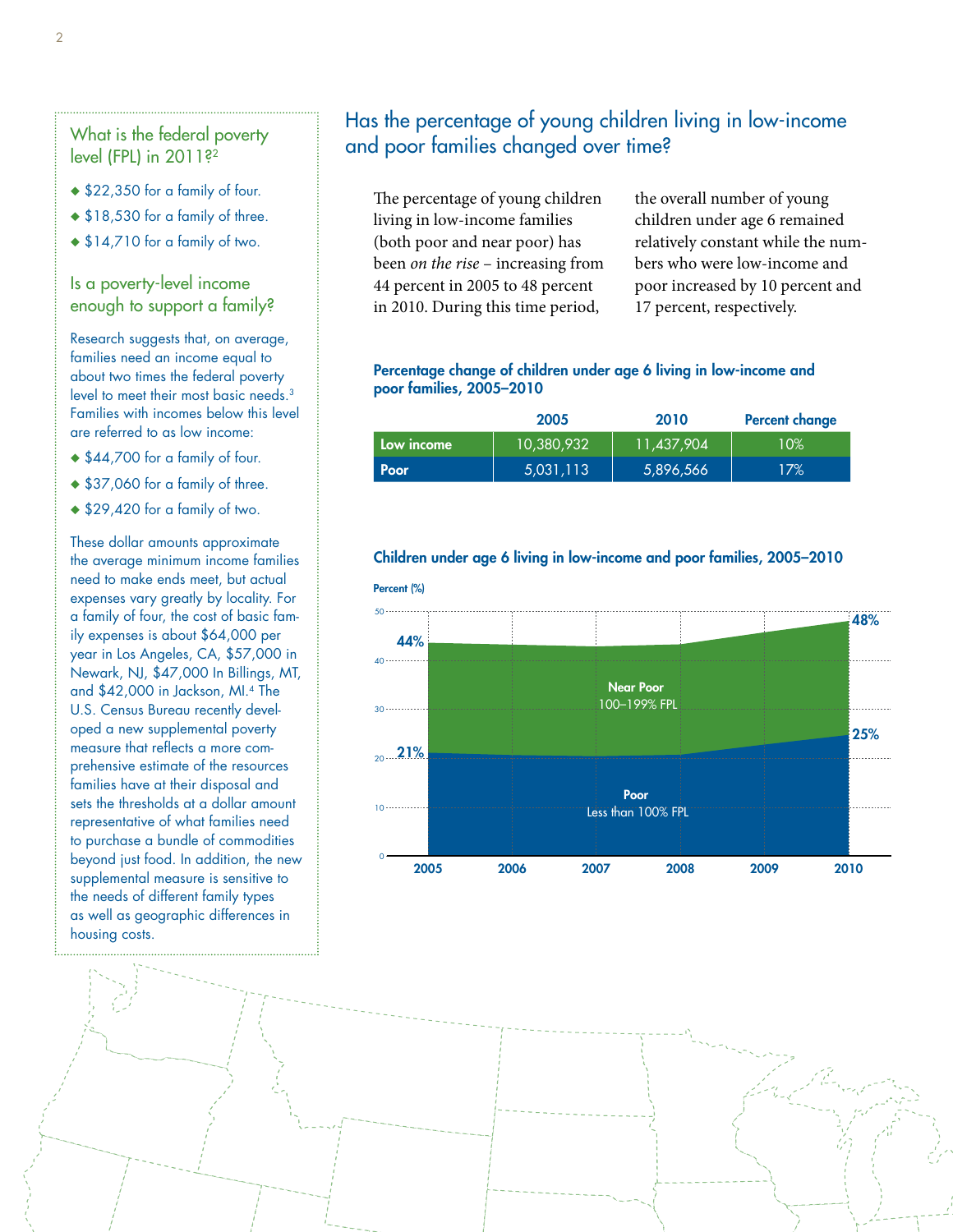## How do young children compare to the rest of the population?

The percentage of young children in low-income families surpasses that of adults. In addition, children under age 6 are more than twice as likely as adults aged 65 and older to live in poor families.



#### Family income by age, 2010

### Does the percentage of children in low-income families vary by children's age?

The overall percentages of children living in low-income and poor families mask important variation by age. Although children under age 6 represent 33 percent of the population under age 18, they are disproportionately low income.

- $\triangle$  48 percent of children under age 6 – 11.4 million – live in low-income families.
- $\triangle$  42 percent of children ages 6 through 17 years – 20.4 million – live in low-income families.

#### Percentage of children in low-income and poor families by age, 2010



Percentages may not add to 100 due to rounding.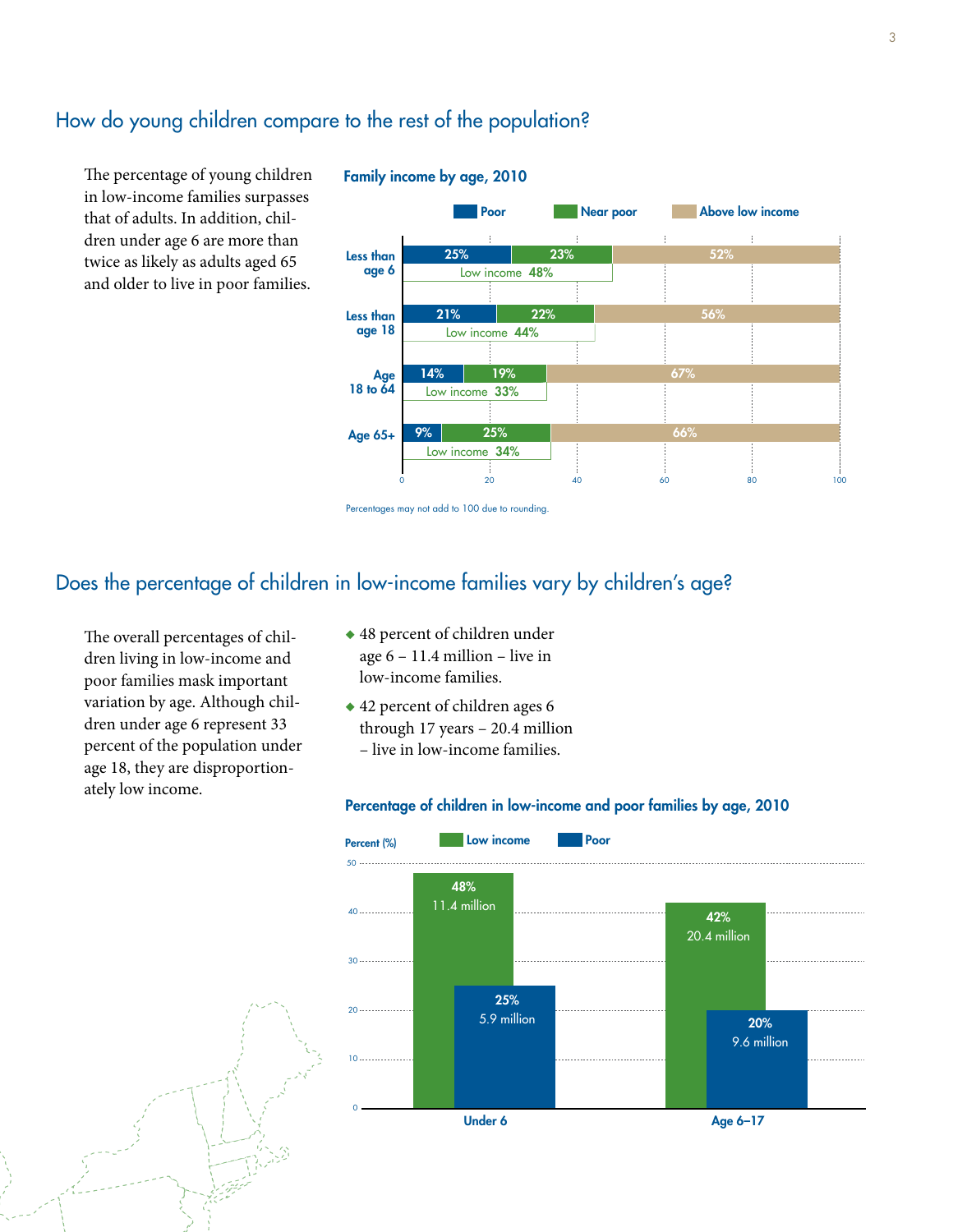# Does the percentage of young children in low-income families vary by race/ethnicity?<sup>5</sup>

Black, American Indian, and Hispanic children comprise a disproportionate share of the low-income population under age 6. Together, they represent 40 percent of all young children but more than one-half (56 percent) of low-income children under age 6. They are also about two times as likely to live in a low-income family compared to white and Asian children.

- $\rightarrow$  35 percent of white children under age 6 – 4.2 million – live in low-income families.
- $\rightarrow$  70 percent of black children under age 6 – 2.3 million – live in low-income families.
- $\triangle$  30 percent of Asian children under age 6 – 0.3 million – live in low-income families.
- $\triangle$  69 percent of American Indian children under age 6 – 0.1 million – live in low-income families.
- $\triangle$  46 percent of children under age 6 of some other race – 0.5 million – live in low-income families.
- $\triangle$  66 percent of Hispanic children under age 6 – 4.0 million – live in low-income families.



Race/ethnicity among children under age 6 by family income, 2010

Percentages may not add to 100 due to rounding.

### Percentage of children under age 6 in low-income and poor families by race/ethnicity, 2010



## Does the percentage of young children in low-income families vary by parents' country of birth?6

- $\bullet$  64 percent of children under age 6 with immigrant parents – 2.8 million – live in low-income families.
- $\triangle$  45 percent of children under age 6 with native-born parents – 8.2 million – live in lowincome families.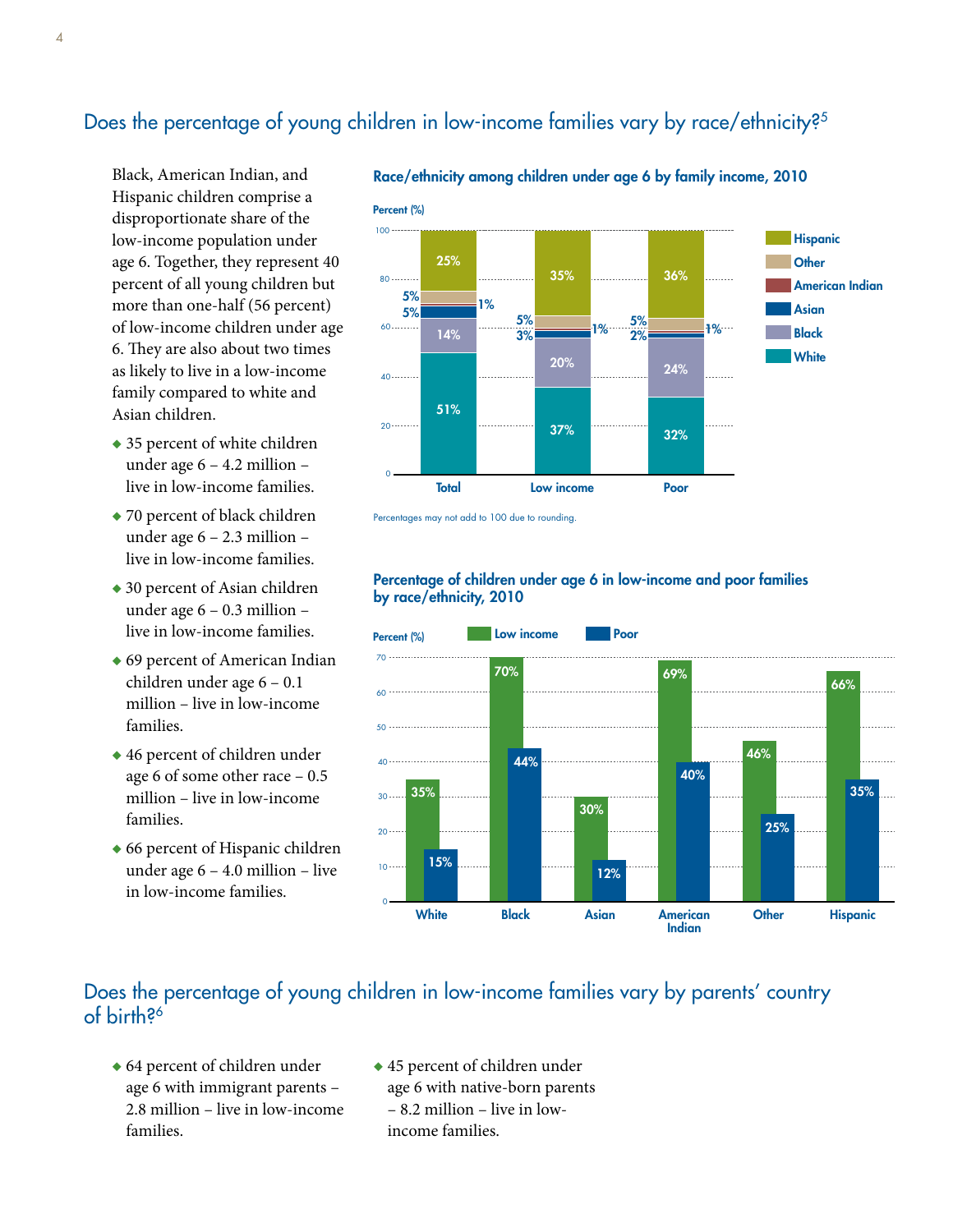# What are the family characteristics of low-income and poor young children?

### *Parents' Education7*

Higher levels of parents' education decrease the likelihood that a child will live in a low-income or poor family. Yet, nearly onehalf (46 percent) of low-income and over one-third (38 percent) of poor young children have a parent with at least some college education.

- $\bullet$  87 percent of children under age 6 with parents who have less than a high school degree – 2.7 million – live in low-income families.
- $\rightarrow$  72 percent of children under age 6 with parents who have no more than a high school degree – 3.6 million – live in lowincome families.
- $\rightarrow$  33 percent of children under age 6 with at least one parent who has some college or more education – 5.2 million – live in low-income families.

### *Parents' Employment8*

Although young children with a full-time, year-round employed parent comprise 44 percent of the low-income population, they are less likely to be living in a low-income family compared to young children with parents who work part-time/part-year or who are not employed.

- $\triangle$  32 percent of children under age 6 with at least one parent who works full-time, yearround – 5 million – live in low-income families.
- $\rightarrow$  75 percent of children under age 6 with at least one parent







### Percentage of children under age 6 in low-income and poor families by parents' employment and education, 2010



who works part-time or partyear – 4 million – live in lowincome families.

 $\triangle$  88 percent of children under age 6 with no employed parents – 2.4 million – live in lowincome families.

### *Family Structure*

Forty-eight percent of young children in low-income families – 5.5 million – and 36 percent of

young children in poor families – 2.1 million – live with married parents.

- $\rightarrow$  35 percent of children under age 6 with married parents – 5.5 million – live in low-income families.
- $\rightarrow$  74 percent of children under age 6 with a single parent – 6.0 million – live in low-income families.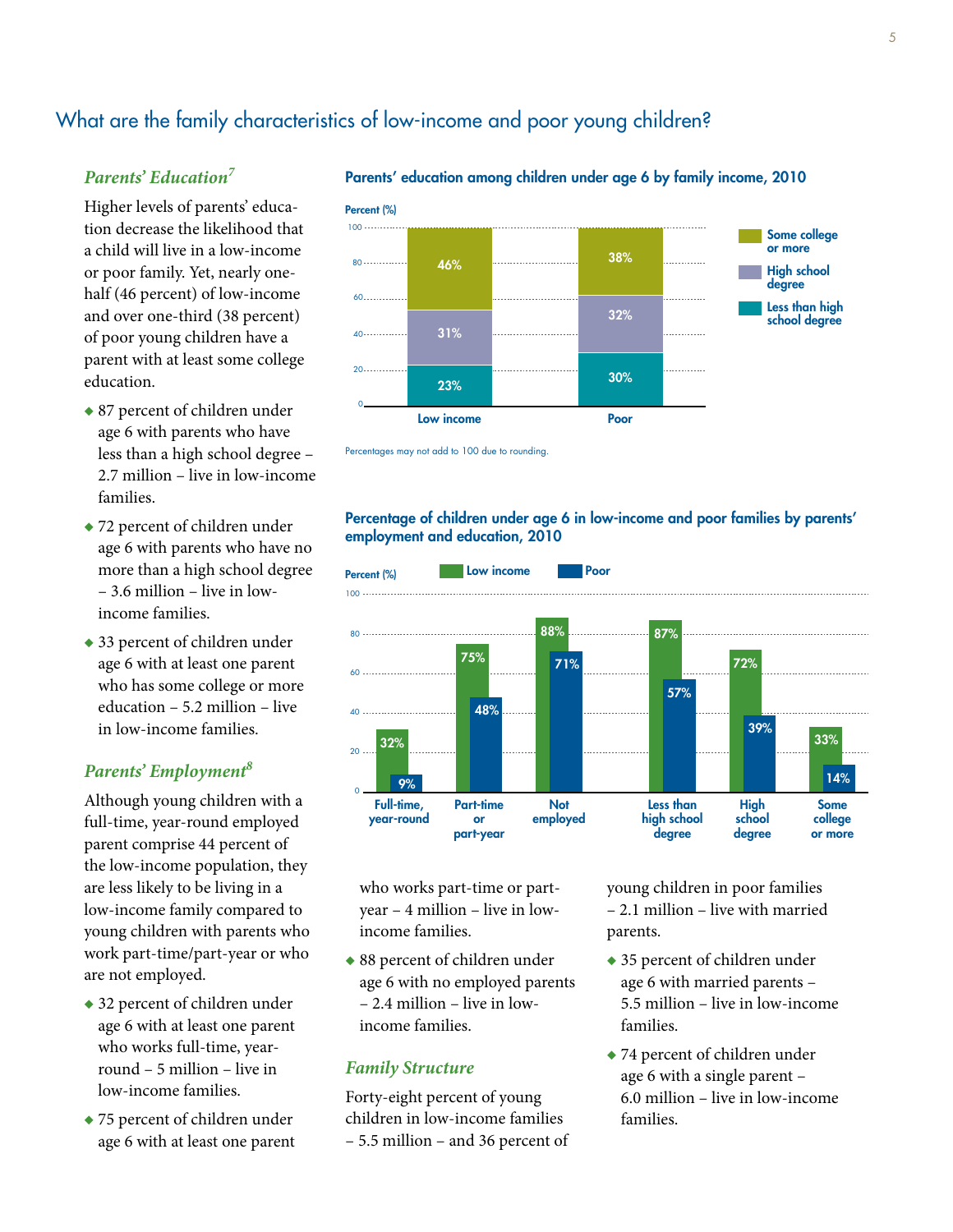# Does the percentage of young children in low-income families vary by where they live?

West 48%

### *Region*

- $\triangle$  40 percent of children under age 6 in the Northeast – 1.5 million – live in low-income families.
- $\triangle$  47 percent of children under age 6 in the Midwest – 2.4 million – live in low-income families.
- $\triangle$  52 percent of children under age 6 in the South – 4.7 million – live in low-income families.
- $\triangle$  48 percent of children under age 6 in the West – 2.8 million – live in low-income families.

### *Type of Area*

- $\triangle$  46 percent of children under age 6 in urban areas – 8.6 million – live in low-income families.
- $\bullet$  57 percent of children under age 6 in rural areas – 2.0 million – live in low-income families.

### *Residential Instability and Home Ownership*

Research suggests that stable housing is important for healthy child development.<sup>9</sup> Yet, relative to children under age 6 living in families that are not low income, young children living in low-income families are nearly twice as likely to have moved in the past year and nearly three times as likely to live in families that rent a home.

- $\triangle$  27 percent of children under age 6 in low-income families – 3.1 million – moved in the last year.
- $\bullet$  15 percent of children under age 6 in above low-income families – 1.9 million – moved in the last year.



47%

South  $52\%$ 

Percentage of children under age 6 in low-income families by region, 2010

DC

40%

### Residential instability and home ownership among children under age 6 by family income, 2010



- $\triangle$  68 percent of children under age 6 in low-income families – 7.7 million – live with a family that rents a home.
- $\triangle$  23 percent of children under age 6 in above low-income families – 2.9 million – live with a family that rents a home.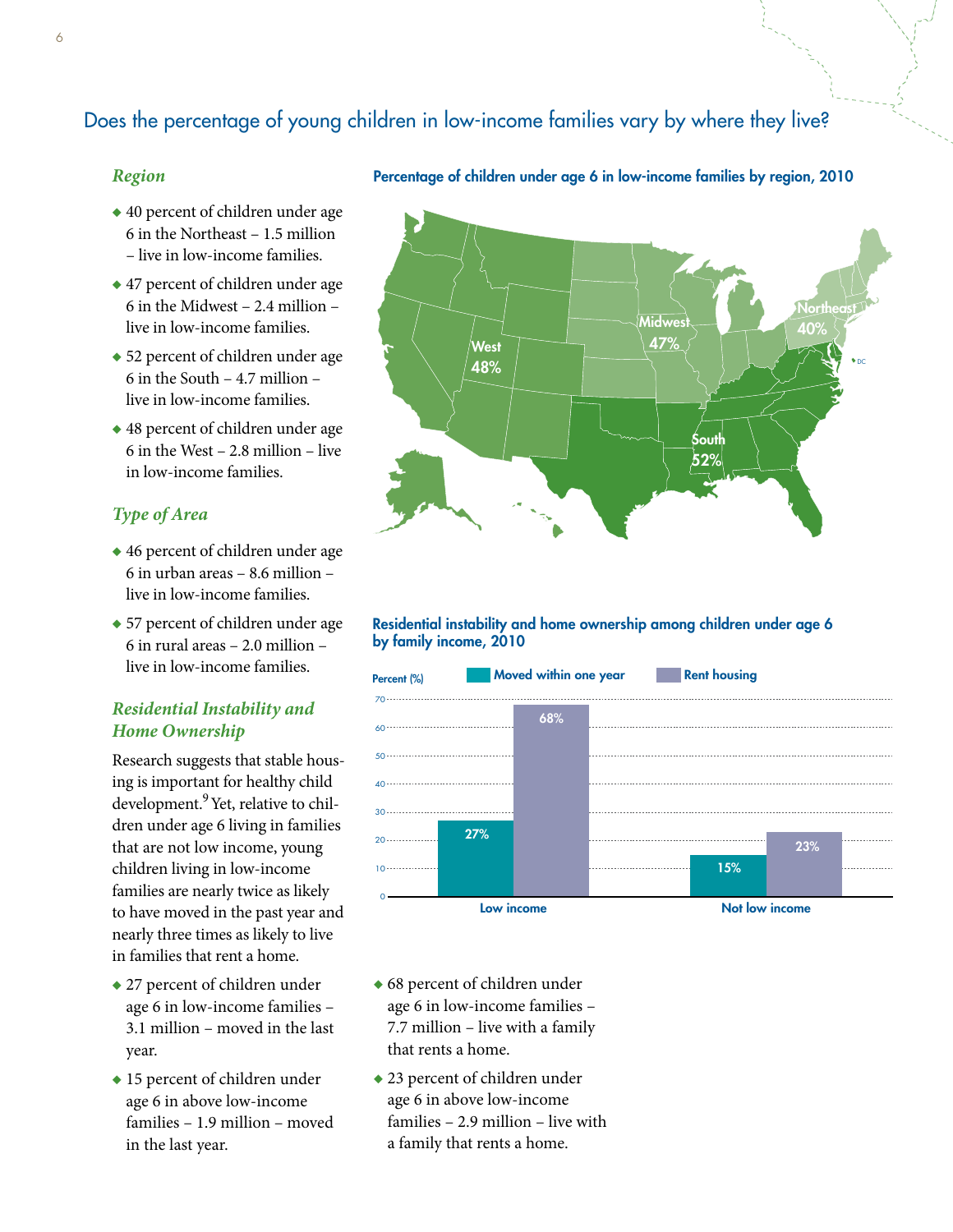

# Are young children in low-income families covered by health insurance?

Among all young children under age 6, approximately nine percent in low-income families and eight percent in poor families are uninsured. Consistent with research suggesting older children in general are particularly at risk of being uninsured, low-income and poor children under age 6 are less likely to be without health insurance coverage compared to older children in low-income and poor families.10 Public insurance reaches the largest share of economically disadvantaged young children covering 72 percent of these low-income children and 83 percent of these poor children.

- $\bullet$  9 percent of children under age 6 living in low-income families – 1.0 million – are uninsured.
- $\triangle$  24 percent of children under age 6 living in low-income families – 2.7 million – are covered by private insurance.<sup>11</sup>
- $\triangle$  72 percent of children under age 6 living in low-income families – 8.2 million – are covered by public insurance.<sup>11</sup>



Percentage of children uninsured in low-income and poor families by age, 2010

#### Type of health insurance coverage among children under age 6 by family income, 2010